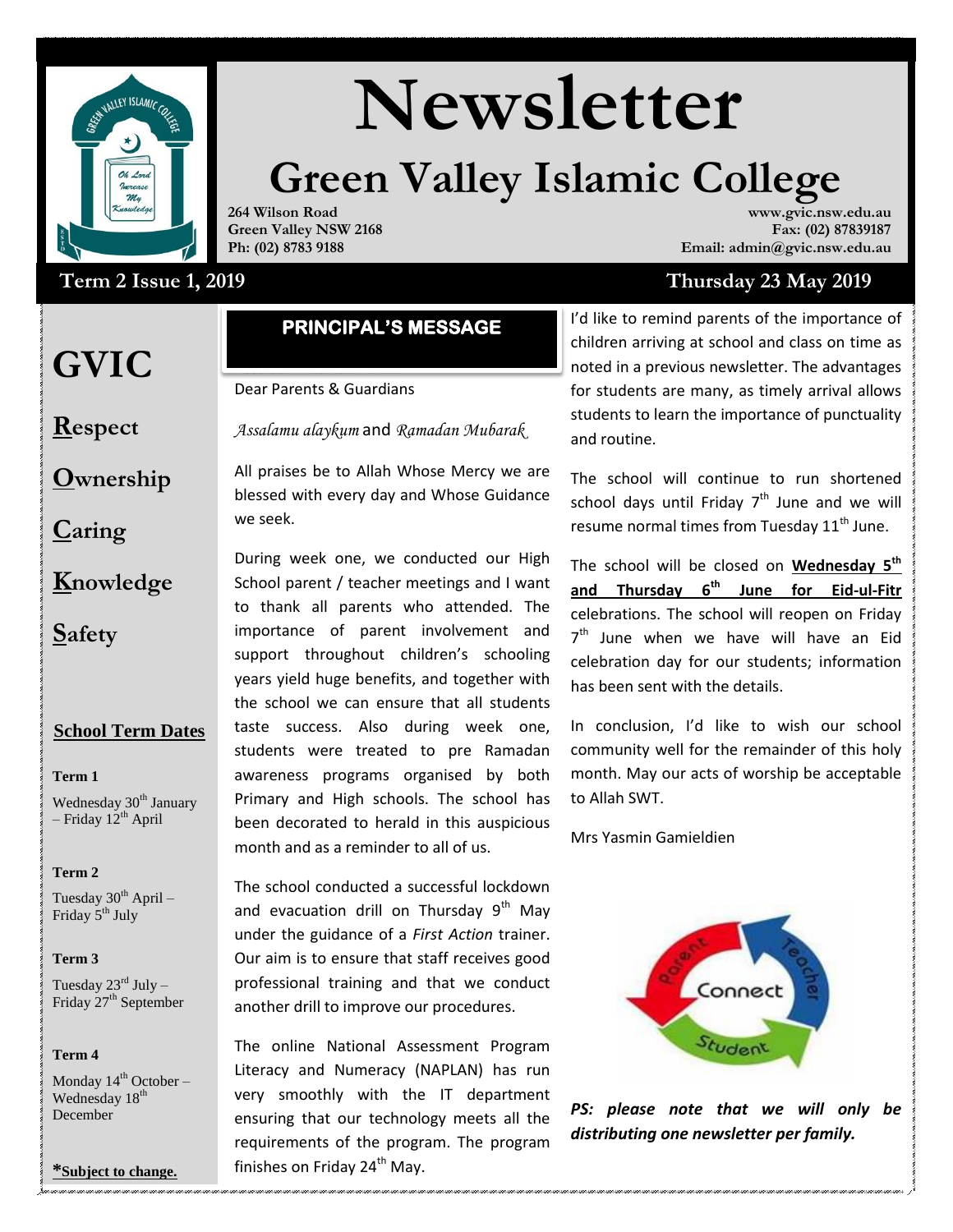## **ACTING DEPUTY PRINCIPAL'S** (SECONDARY) MESSAGE

Dear Parents/Guardians

#### Assalamu Alaykum

First and foremost we thank Allah (SWT) for all his bounties bestowed upon us and once again giving us the blessed month of Ramadan. Term 2 has approached with high velocity and is passing by with acceleration. To make good use of this learning term, we need to plan and prepare well.

#### **Half-Yearly Examination**

Term 2 learning program encompasses Half-Yearly Examination for Year  $7 - 11$ . The examination is to commence on Wednesday (12/06) of week 7. The examination timetable has been prepared and will be issued to the students. I strongly encourage all our students to prepare well for all the subjects and start exam revision well in advance of the examination time. I request parents to provide an environment conducive to learning at home, and to monitor and support your children in preparation for the exams.

#### **Punctuality**

I cannot emphasise enough the importance of coming to school on time and hence being in class on time. It is my humble request to those parents whose children are late to school in the morning without any legitimate reason to please make an effort to ensure that your children are at school by 8:15am. Roll call commences at 8:15 to mark students' attendance and participate in the Taleem session during which knowledge is imparted to students about our beautiful 'deen'. All late arrivals must take late notes from the office before heading to class.

#### **Homework**

Teachers give homework for students to develop selfdiscipline, study habits, reinforce and consolidate learning that took place in the classroom and time management skills. Children learn how to be independent and responsible. Setting aside a specific time every day can make homework part of a student's daily routine. Find a quiet and distraction-free area that your child can use when doing his or her homework. Review homework /assignments with your children and provide support and guidance, but be sure not to do the work for them. If assignments are unclear, communicate with the teacher and ask questions.

#### **Parent-Teacher Interviews**

Year  $7 - 12$  parent-teacher meeting was in week 1 of this term and we were pleased with the good turnout of parents to discuss their children's learning and progress at school. I take this opportunity to thank all the parents who were in attendance for demonstrating your commitment to your children's learning. If you were unable to attend, you can collect your child's report from the school office. There will be another parent – teacher meeting after the half-yearly examination, date and time will be advised in the due course.

#### **NAPLAN Online Examination**

The NAPLAN Online examination has started on 14/05/2019 and will end on 24/05/2019. Year 7 and 9 students are the pioneering students sitting for the online format of the exam. A lot of NAPLAN support classes were conducted in term 1 in preparation for NAPLAN examination. I strongly encourage students to prepare well for all exams and always work hard doing their best.

#### **Eid Celebration**

The school will be organising Eid activities and an Islamic dress day for the students on  $07<sup>th</sup>$  June 2019. There will be a few food and activity stalls, sports' activities and the school will provide a free sausage sizzle for all students and staff. More information about the event will be provided in a separate letter.

Mr Riaaz Ali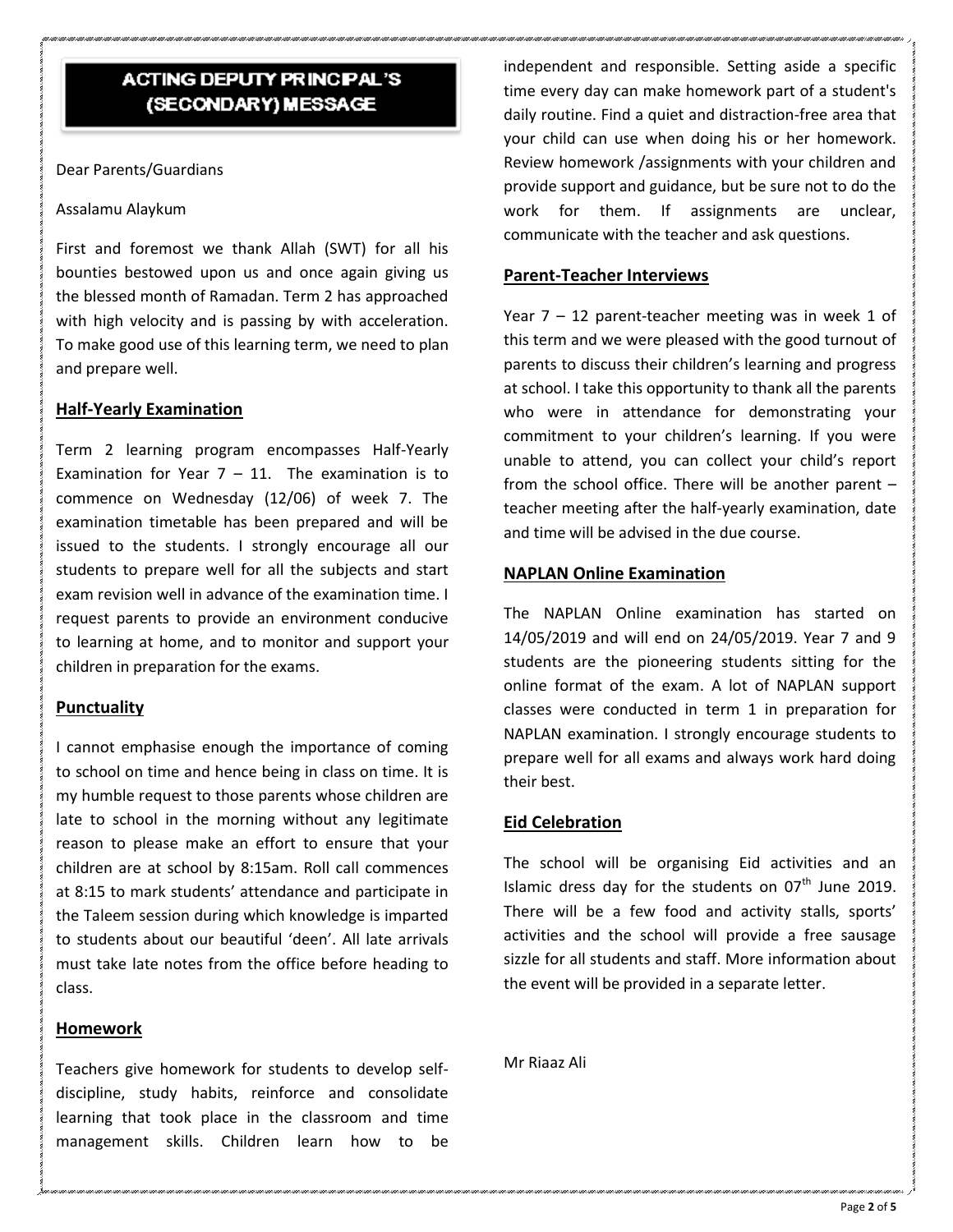# **MESSAGE**

#### Assalamu Alaykum

On behalf of the primary sector, I would like to wish Ramadan Mubarak to parents, students and all stakeholders of our school. We are very impressed and thankful to all the parents who have diligently picked up their children at 2:30 pm from school. Teachers would like to humbly request parents to ensure that students arrive at school on time as it affects their period one lesson. Placing emphasis on punctuality at an early age will help our students to develop it as a life-long skill.

#### **Ramadan Awareness Session**

Primary students welcomed Ramadan and participated in a special assembly organised by the Arabic Department on Friday,  $3<sup>rd</sup>$  May, 2019. The session was very inviting due to well decorated settings and was highly informative as it involved speeches, a Zaky video on Ramadan and many presentations by the students. Students were provided with Ramadan activity packs that would have prepared and motivated them for the blessed month.





#### **Walk Safely to School Day**

Primary students participated in this annual event on Thursday  $2^{nd}$  May 2019, by taking a supervised walk along a designated route, followed by having a healthy breakfast at school. This activity promotes the health benefits of walking, creates awareness on reducing car dependency habits and helps to develop the vital roadcrossing skills.

#### **2020 Kindergarten Enrolment**

Parents seeking enrolment for their children in 2020 are requested to contact the school office for enrolment forms. Please inform friends and family about the enrolments being open as well. The completed forms need to be submitted ASAP as limited places are available and enrolment will close by Wednesday of Week Ten, Term Two (3rd July, 2019). Students will be interviewed on Saturday,  $3<sup>rd</sup>$  August, 2019. Further details will be sent through letters posted to parents, in early Term Three. Newly enrolled siblings of our current students will also be expected to meet certain requirements such as school readiness including basic Literacy/ Numeracy and social skills for safety around other students. Currently the school has three streams of kindergarten classes and each class is supported by a full time teacher aide. Each classroom is fully equipped with an interactive smart board, class set of ipads and classroom computers. Students also have access to a **FRIMARY DEPAIRS**<br> **END ANY ONE CONSULTANTS**<br> **END ANY ONE CONSULTANTS**<br> **END ANY ONE CONSULTANTS**<br> **END ANY ONE CONSULTANTS**<br> **END ANY ONE CONSULTANTS ARE CONSULTANTS**<br> **END ANY ONE CONSULTANTS ARE CONSULTANTS AND A SUMMI**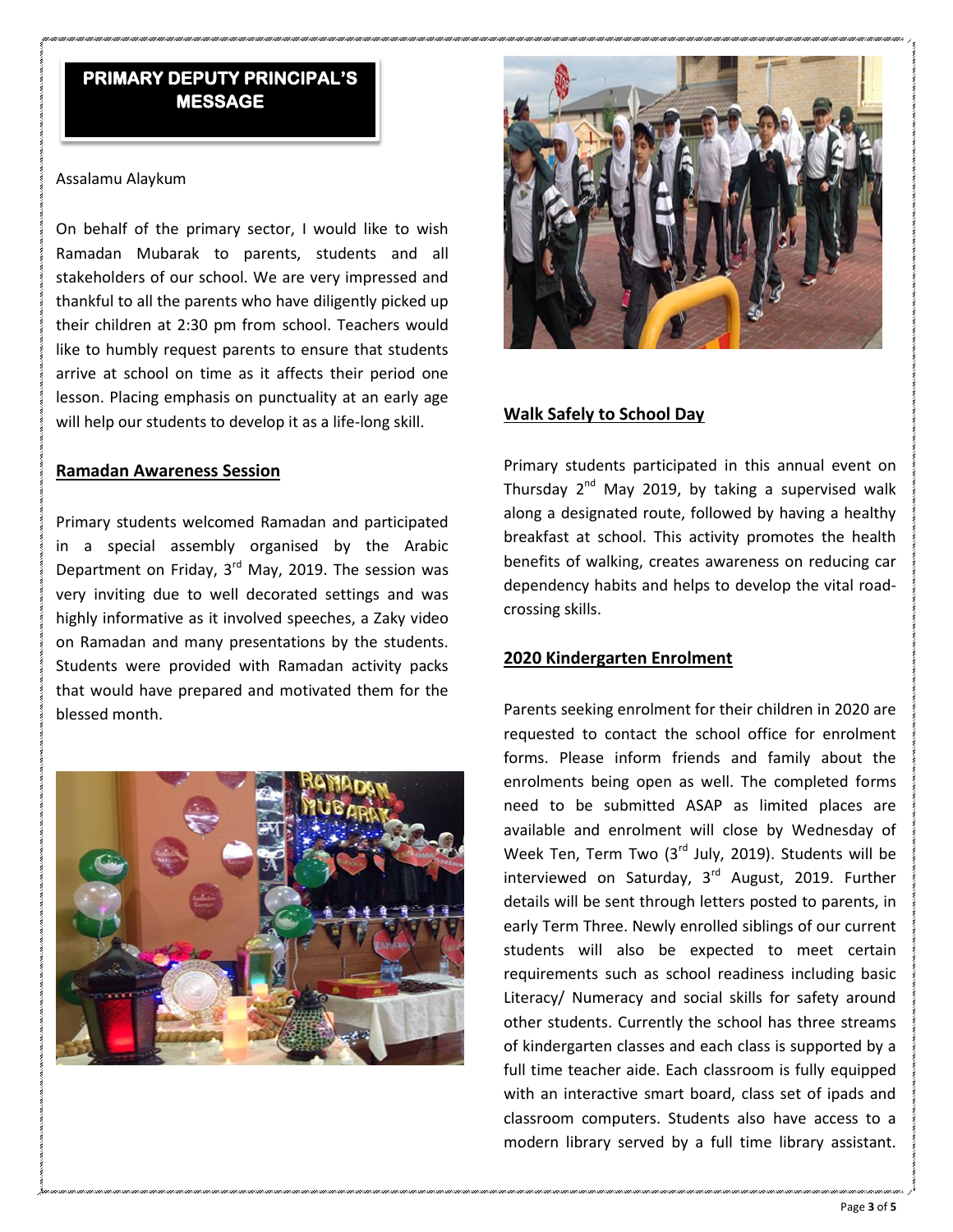Primary students have a fully qualified Sports teacher and access to a well-equipped hall for Sports.

#### **Half- Yearly Examinations**

Primary Assessments are scheduled for Week Seven (Tuesday  $11<sup>th</sup>$  – Friday  $14<sup>th</sup>$  June). Please ensure that children are punctual with 100% attendance during this period, unless it is a medical emergency. Assessment timetables and details regarding content coverage in each subject were submitted to parents in Week Two of Term Two. Parents are encouraged to support their child/ren by ensuring that they use the revision booklet to re-visit key concepts. Additionally, students from Years Three - Six will benefit from revision of lesson notes and work samples. This will help them to develop life-long study skills. Parent-Teacher interviews will be held on Thursday  $4<sup>th</sup>$  July, 2019. Please contact the school office if further clarification is required.

#### **Primary Charity Projects**

Primary sector is pleased to inform parents that our students have contributed \$500.00 to the Children's Hospital at Westmead through Harmony Day gold coin donation. They have also raised \$1130.35 for Christchurch Charity Fund. Last year's Ramadan collection of \$1706.85 will continue to fund a sponsored child and for Water Well Projects. We thank parents and students for their generosity in supporting primary to continue with these two charity projects. Ramadan collection will continue this year therefore we humbly request for your continued support, in allowing students to place a few coins in the Ramadan Charity tins located in the classrooms. Copies of evidence documents once received will be made available via school newsletter.

#### **School Eid Celebrations**

Students are looking forward to participating in the Eid Celebrations organised by the school on the  $7<sup>th</sup>$  of June on the school grounds. A number of fun activities have been organised for the students, including Sausage Sizzle, Face Painting, Eid Hat Parade, Henna and Show

bags. Fundraising for Kindergarten and Year Six graduation will be conducted via stalls to sell snacks and doughnuts. Kindergarten fundraiser is through the Show bags. Parents are encouraged to support the students.

#### **Excursions/ Incursions**

Parents are requested to mark the following dates on their calendar as students will participate in excursions/ incursions on these selected days. Teachers are rigorously involved in searching for motivating and engaging learning activities and excursions are examples of that. Excursions provide exciting pathways for learning that are not confined to the boundaries of the classroom. Please share your child's enthusiasm and support the school by allowing your child to be actively involved and be punctual on the day of the excursion. The details are as follows:

| Grade        | Excursion<br>Date | Venue                             | Focus                                                     |
|--------------|-------------------|-----------------------------------|-----------------------------------------------------------|
| Year 3       | 17/06/19          | Symbio<br>Wildlife<br>Park        | Science -<br>Living World:<br>Growth and                  |
|              |                   |                                   | Survival                                                  |
| Year 6       | 26/06/19          | Cumberland<br><b>State Forest</b> | English -<br>Sustainability                               |
| Year 1       | 27/06/19          | Sydney<br>Aquarium                | Science -<br>Sea<br>creatures<br>and their<br>Environment |
| Kindergarten | 02/07/19          | Golden<br>Ridge<br>Animal<br>Farm | Science –<br>Living Things                                |

Mrs Samina Ali